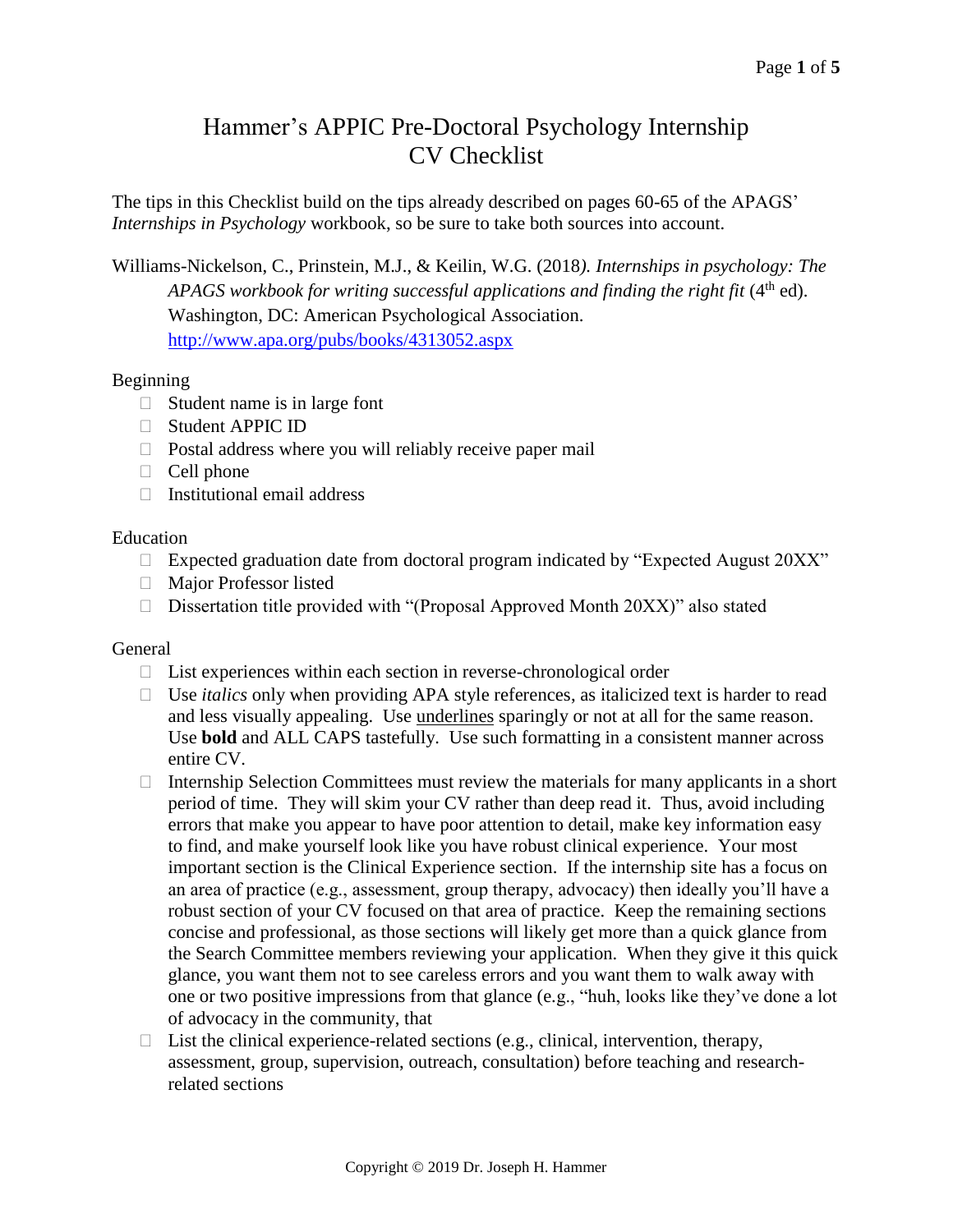- $\Box$  All action verbs throughout CV should be past tense even if you are still doing that thing right now, as it creates an easier reading experience and is still technically correct (i.e., if you're two months into a practicum and you've been providing talk therapy then you can say "Provided…" because you have done so in the recent past and are also continuing to do so.
- $\Box$  Date spans should be located on same vertical alignment (whether left margin or right margin aligned) for all sections throughout entire CV
- $\Box$  Date span styles should be the same throughout entire CV, which means you (a) either spell out the months or abbreviate the months but not a mix of these, (b) use the same spacing on either side of the hyphen, and (c) either use a short hyphen or a long hyphen
- $\Box$  Spell out the phrase before using the abbreviation in the rest of your CV. Only introduce an abbreviation for a given word when necessary to save substantial space, as readers will forget uncommon abbreviations. I recommend abbreviating the name of your master's and doctoral institutions (introduce the abbreviations in the Education section), as those will likely be referenced throughout the CV.
- □ You can use commonly understood psychology terms, as needed, to be succinct. Remember who your audience is.
- $\Box$  Do not create a new section for a set of experiences unless there are at least 3 entries for that new section (and an absolute minimum of 2 in special circumstances). Rather, rename an existing section that can be inclusive of these orphaned entries.
- $\Box$  Certain practica involve multiple roles (e.g., talk therapy, assessment, group therapy), so think carefully about whether to list all roles associated with that practica as a single "Clinical Experience" entry or to separate things out such that you talk about talk therapy and assessment associated with a given practicum in the "Clinical Experience" section but then talk about therapy group facilitation, for example, in a separate "Group Therapy Experience" section. If you have substantial group therapy, outreach, provision of clinical supervision, and/or consultation experience during your training, you may want to mention these things in their own separate named sections rather than discussing them as bullet points under that practicum's entry in the "Clinical Experience" section.
- $\Box$  I highly recommend always including these named sections:
	- o Education
	- o Clinical Experience
	- o Assessment Experience (always separate this out from Clinical Experience)
	- o References
- $\Box$  Only use these named sections if justified and complies with the "General" guidelines stated above:
	- o Awards, Honors, Fellowships, *or any combination of those words*
	- o Group Therapy Experience or Group Counseling Experience
	- o Clinical Supervision Experience
	- o Outreach Experience, Consultation Experience, or Outreach and Consultation Experience
	- o Additional Experience (great if you have a few important experiences such as teaching or volunteering not easily placed in a standalone category due to insufficient number of qualifying entries)
	- o Professional Training or Additional Clinical Training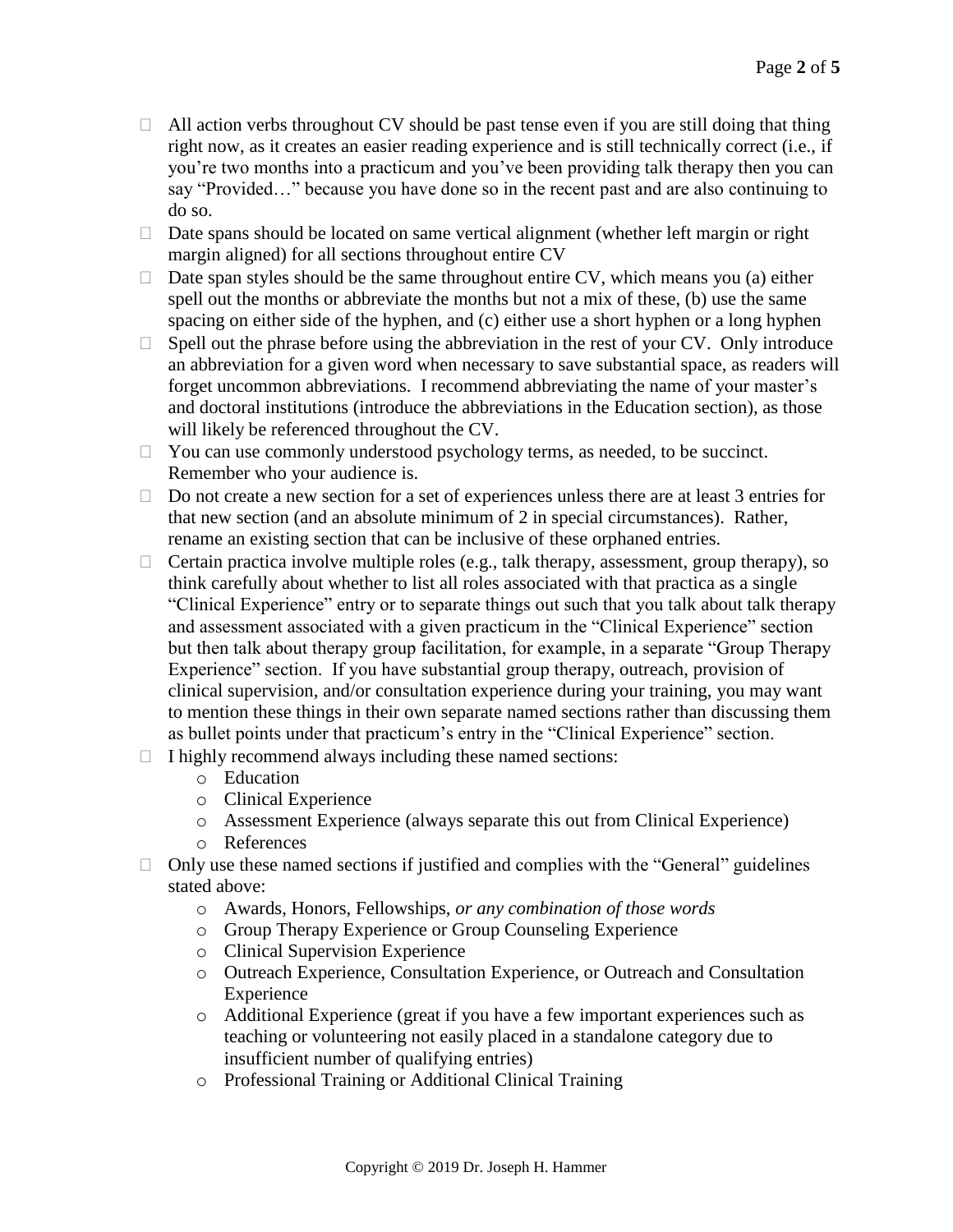- o Service to the Profession, Service to the University, Service to the Community, Social Justice Activities, and/or Leadership & Advocacy
- o Professional Affiliations (only include affiliations that are recognizable and relevant to psychology… do not pad this with unrecognizable stuff)
- o Selected Publications (if you have a lot) or Publications
- o Selected Conference Presentations (if you have a lot of this specific kind of presentation) or Presentations (if you want to be inclusive of non-conference presentations)
- o Language Skills (only if you are fluent in at least one additional language, anything less than fluency may be seen as flimsy)
- $\Box$  Do not use these sections
	- o Research Team Experience
	- o Assistantships
	- o Relevant Coursework
	- o Personal Interests
	- o Class Presentations
	- o Published Abstracts
	- o Names of conferences or workshops attended (the latter might be incorporated into a Professional Training section though; see above)
- $\Box$  As far as research goes, here are some guidelines:
	- o If you have more than 7 publications, use "Selected Publications" and choose the ones that emphasize the parts of your research program that you want the internship to see. Some non-research-focused internships can get concerned if they see an applicant with lots of publications; they may wonder if you did not invest as much time and effort into your clinical skill development as they would like, so don't scare them with a long list of pubs.
	- $\circ$  If you have 2+ publications, then you can have a standalone Publications section
	- o If you have 1 publication and at least 2 conference presentations, then use a "Publications and Presentations" section that includes both types of professional research products
	- o If you have no publications and less than 3 presentations, you may want to mention these presentations somehow in one of your "Service…" sections.
	- o Be careful about including non-peer-reviewed publications (e.g., grey literature such as blog posts) in a section called Publications. It may be seen as padding.
	- o Be careful of how you combine types of presentations into a single section. You don't want to appear to be padding your CV. For example, if you only have a couple conference presentations but you've also done some minor presentations on campus or in classes, think carefully about whether to list them together, in separate sections, or to mention the more important things and just leave off the other things.
	- o The above critique applies also to "teaching" experiences. Most readers think of teaching as "teaching an academic course at your university" and may be displeased if they see you listing minor workshops or talks as "teaching." Think about how it comes across, whatever you're considering doing.

# Clinical Experience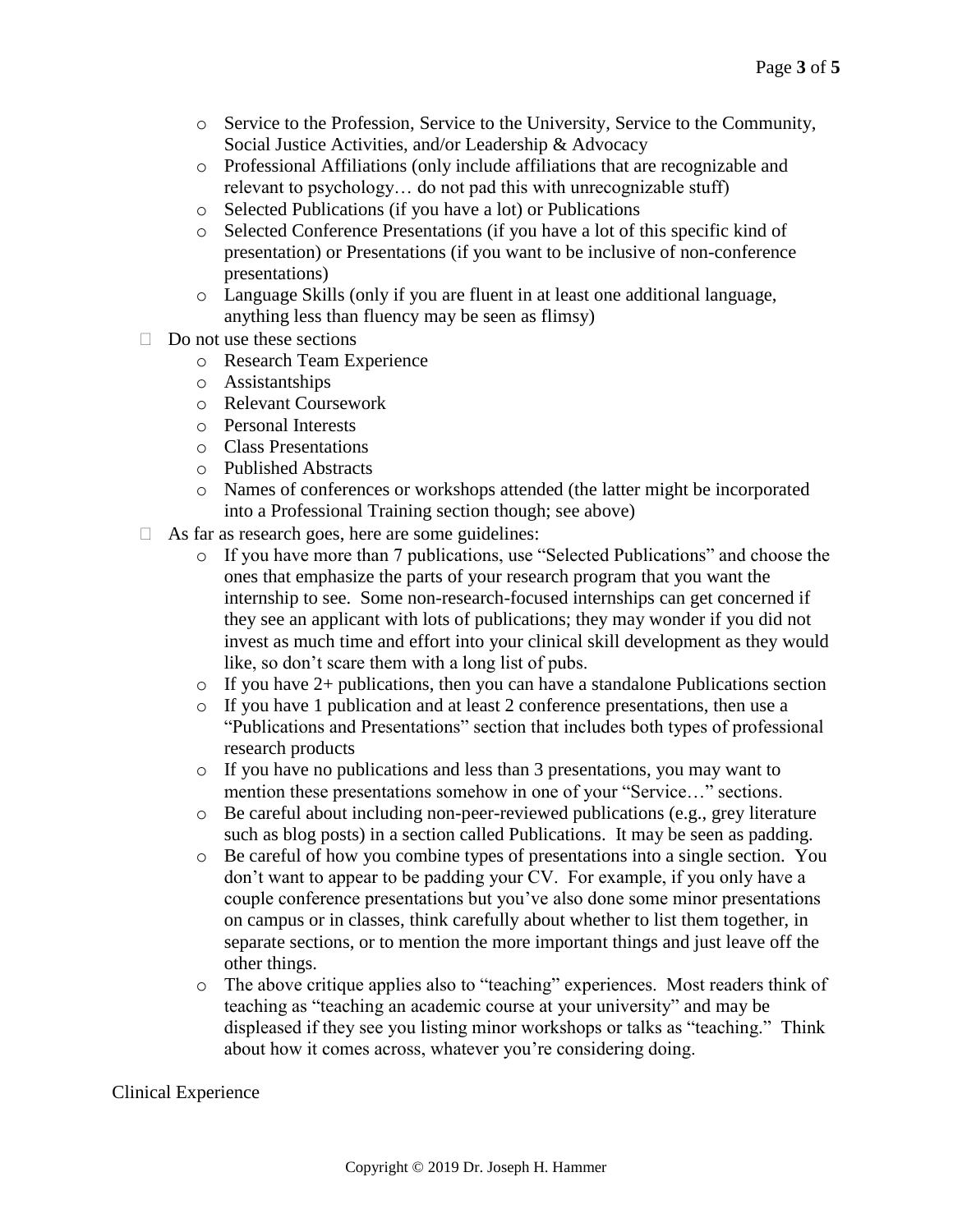- $\Box$  Do not include entries in this Clinical Experience section that are not clinical work (e.g., teaching an academic course) or that you did not receive regular clinical supervision for.
- □ Bullet points should...
	- o Start with a word that has a capitalized first letter
	- o Be one phrase or sentence long. If a sentence is getting to long or complex then break it into separate bullet points or cut out less relevant content
	- o Not need periods at the end, to help make all your phrases and sentences throughout the CV be the same (i.e. periodless)
	- o Start with an action verb—use a strong action verb that communicates your agency and strong contribution rather than paints you as a mere assistant (say "cofacilitated" rather than "assisted")
	- o Be concise but clear enough that reader unfamiliar with the role understands what the skill/experience/accomplishment is. Unclear bullet points that you are unable to make clear should instead by deleted entirely.
- $\Box$  Do not include irrelevant or tangential information to pad the CV. Ask yourself, "What's the likelihood that the Internship Selection Committee will care about this particular aspect of my experience?" If it's a trivial part of the experience or has no bearing on your qualifications for being an intern, then don't include it. Irrelevant information will bore the reviewer and make you seem less qualified.
- $\Box$  For each entry, provide the
	- o Title of the position (when in doubt, use "Practicum Counselor")
	- o Name of the employing organization
	- o City and State in which employing organization located
	- o Date span of that position including month and year for start and stop
	- o If still in position, list "Present" instead of end date
	- o Name and credentials (degree and licensure) of supervisor(s) for that position
	- o Make sure all of this information is in the same consistent spot across entries in this section (and across all other sections that include similar information)
	- o 2 to 5 bullet points describing key aspects (e.g., type of services, population served, special treatment protocol and interventions used, amount of testing, consultation, multidisciplinary team work, range of presenting problems, other services provided)
- $\Box$  First bullet point should be the beefiest and include an overall summary of the main tasks completed in that experience. Subsequent bullet points can highlight narrower and notable things.
- $\Box$  If several of your entries mention doing the same type of task (e.g., "wrote case reports") then make sure to use consistent phrasing when mentioning these tasks in each entry.
- $\Box$  If you provide information about clinical hours accrued associated with that entry, then you must do so far all entries.

## Assessment Experience

 $\Box$  Names of the assessments that one has formally administered should be listed

Awards, Honors, Fellowships, Etc.

 $\Box$  Only list dollar amounts associated with these entries if it looks professional and is consistent across entries. Don't give the appearance of padding.